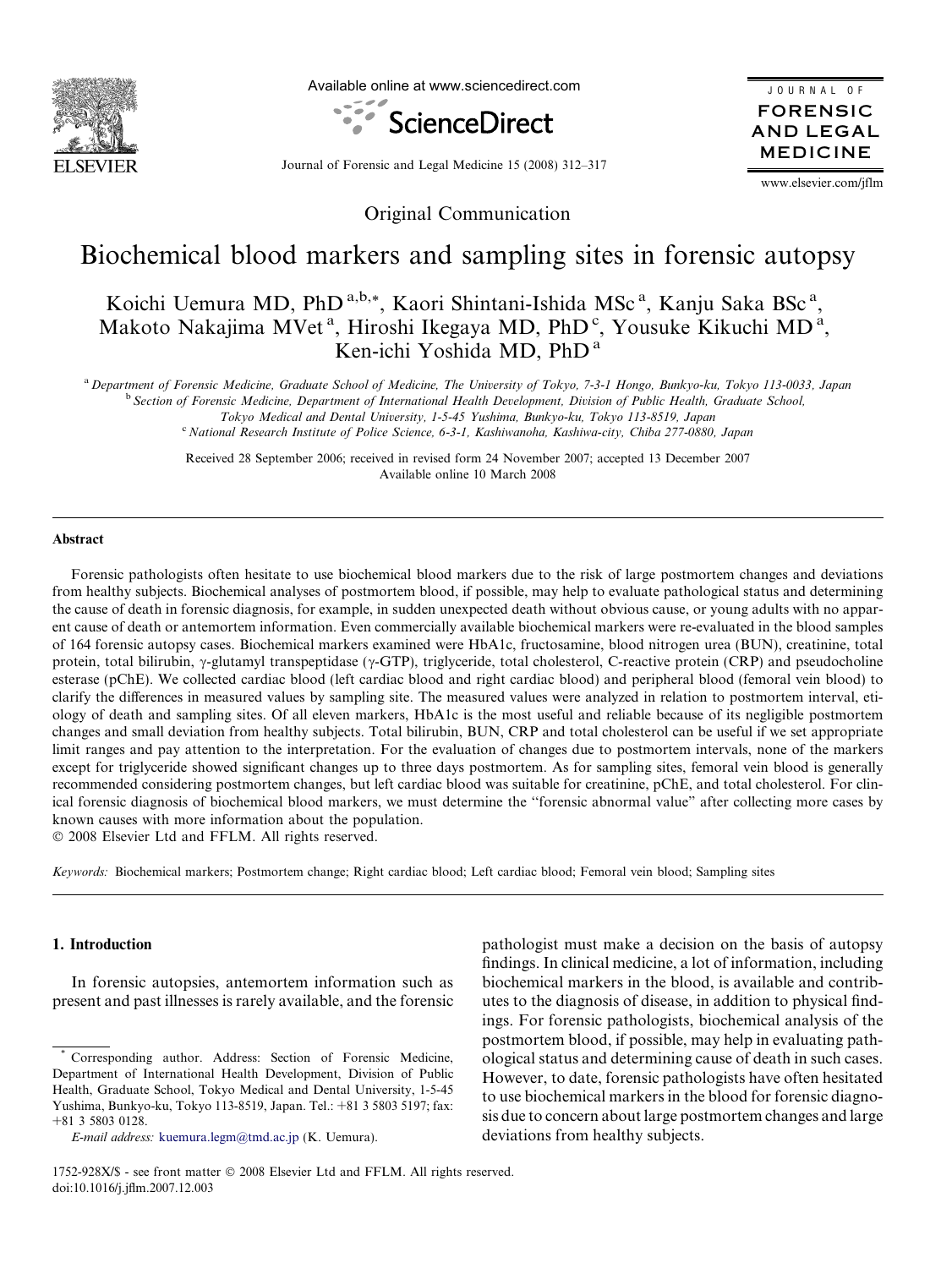There is a complete review by Coe on autopsy samples, covering a lot of markers<sup>[1](#page-5-0)</sup> and a report by Tsuji et al. on an animal study, $2$  with respect to postmortem changes in the markers. Additionally, there are several reports on the use-fulness of the individual markers in autopsy diagnosis.<sup>[3–15](#page-5-0)</sup> However, there is insufficient information on commercially available blood markers and differences in sampling sites in forensic autopsy cases. We chose to measure eleven clinically available biochemical markers in the blood from three sampling sites. The cost for measuring these eleven markers by one sample was very low because these markers are routinely measured in clinical medicine. The cost/benefit factor is very important for low-budget forensic facilities.

Our aim was to re-examine and evaluate commercially available blood markers and their usefulness in forensic diagnosis. We investigated how biochemical markers in the blood suffer from postmortem changes and showed differences due to the etiology of death, while determining suitable sampling sites. These will be useful for taking postmortem changes into consideration when selecting markers and interpreting results.

#### 2. Materials and methods

#### 2.1. Blood samples

With the permission of the Ethics Committee of Graduate School of Medicine, The University of Tokyo (No. 690), blood was obtained from 164 consecutive autopsy cases in our department from April 2003 to March 2006 (age 0–98, average age  $54.9 \pm 21.8$ , median age 57.0, male 112, female 52). The postmortem interval of the sampling of specimens are as following: 0–12 h (25 cases), 13–69 h (69 cases), 25–48 h (54 cases), 49–72 h (16 cases). Causes of death were as follows: blunt injury (52 cases), sharp injury (seven cases), asphyxiation (18 cases), drowning (four cases), fire death (five cases), intoxication (nine cases), internal death (39 cases) and others (30 cases). Care was paid so that the deceased would not be identified from the data. The bodies were preserved refrigerated and forensic autopsies were performed within a day after they were found. The blood was sampled from the right and left heart cavities and femoral vein within 72 h postmortem, as far as possible. As soon as whole blood was obtained, the sera was separated by centrifugation at 1000g, 30 min, and stored at  $-20$  °C, while the whole blood was stored at  $4^{\circ}$ C as long as a day, until shipping to the laboratory of SRL, Co. Ltd. (Tokyo, Japan), where the samples were analyzed within a day.

#### 2.2. Biochemical analyses

We selected the biochemical markers on the basis of postmortem stability reported in previous reports. $1-4$  The 11 markers included HbA1c (latex aggregation method, standard range: 4.3–5.8%) and the fructosamine (calorimetry method: 205–285 mM) for chronic hyperglycemia, blood nitrogen urea (BUN) (urease UV method: 6–20 mg/dL) and creatinine (enzyme method: male 0.61–1.04 mg/dL, female 0.47–0.79 mg/dL) for renal failure, total protein (Biuret method: 6.7–8.3 g/dL) for malnutrition, total bilirubin (vanadinate oxidation method:  $0.2-1.0$  mg/dL) and  $\gamma$ -glutamyl transpeptidase  $(\gamma$ -GTP) (JSCC standardization method: male < 70 IU/L, 37 °C, female < 30 IU/L, 37 °C) for liver function, triglyceride (enzyme method: 50– 149 mg/dL) and total cholesterol (enzyme method: 150– 219 mg/dL) for hyperlipidemia, C-reactive protein (CRP) (latex aggregation method,  $\leq 0.3$  mg/dL) for inflammation, pseudocholine esterase (pChE) (rate assay, male 242– 495 IU/L, 37 °C, female 200–495 IU/L, 37 °C) for liver function and organic phosphate poisoning. The sera volume of required to measure the 11 markers was 2 mL.

The laboratory rejected 2.4% of samples for bilirubin measurement, but not those for other markers. However, we could not measure all the markers in substantial numbers of cases because of a lack of sample volume.

#### 2.3. Statistical analyses

Data are expressed as the mean  $\pm$  SD. Statistical significance was determined as follows: for postmortem interval, Spearman's rank correlation was carried out [\(Table 2\)](#page-2-0). For etiology of death, one-way ANOVA was carried out. When there was a difference among groups, Scheffe's posthoc test between multiple groups was performed ([Table 3](#page-3-0)). For regional differences, one-way repeated measures ANOVA was carried out. When there was a difference among groups, a paired t-test for pair-wise comparisons was performed ([Table 4](#page-4-0)). The software for the above-mentioned statistical analysis was Statview Ver. 4.11 (Abacus Concepts Inc., Berkeley, CA). Significant level was 0.05 (5%).

### 3. Results

We summarized the data for right cardiac blood, which were obtained in almost all cases ([Table 1](#page-2-0)). First, HbA1c showed almost the same mean value as healthy subjects, and a very low ratio of abnormal values (24.8%), as compared with fructosamine (77.7%), another marker for chronic hyperglycemia. The next group of markers showed much higher mean values than the healthy subjects, and a higher ratio of abnormal values (37.3–95.1%). This group included total bilirubin, triglyceride, BUN, CRP,  $\gamma$ -GTP, fructsamine and creatinine. In the third group, pseudocholine esterase (pChE) and total cholesterol showed lower mean values than the healthy subjects and a higher ratio of abnormal values (64.1%, 72.9%). In the last group, total protein showed almost the same mean value as healthy subjects, but a wide variability, and therefore, a high ratio of abnormal values (75.3%).

To evaluate changes due to postmortem intervals, we classified postmortem intervals into four groups (0–12 h, 13–24 h, 25–48 h, 49–72 h) and carried out correlation analysis between the results obtained for each of the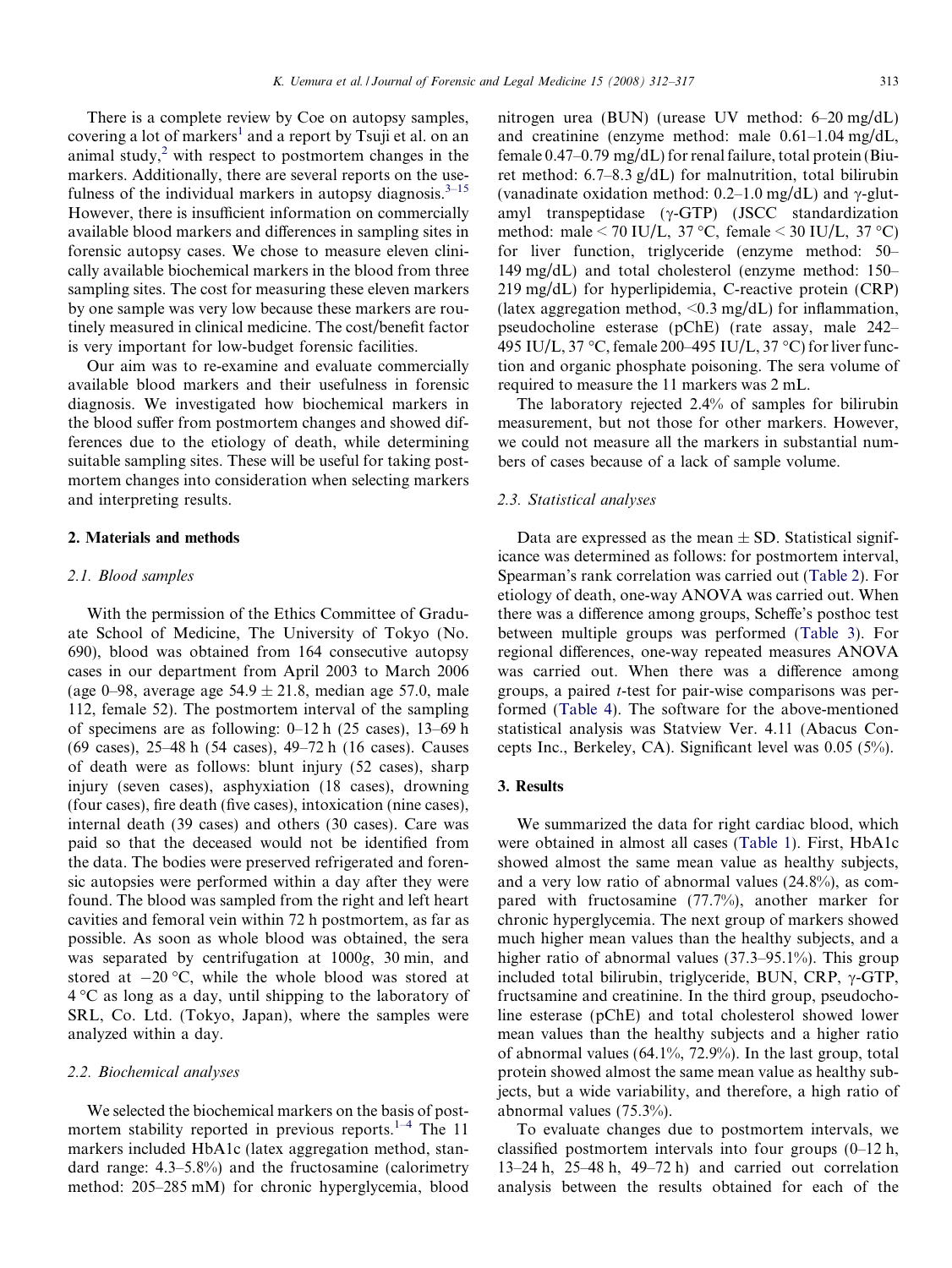<span id="page-2-0"></span>

| Table 1                                                   |  |
|-----------------------------------------------------------|--|
| Differences from clinical standards (right cardiac blood) |  |

| Marker                 | Measured<br>value | Value obtained from<br>healthy subjects | Unit                 | $\boldsymbol{n}$ | Results outside the reference<br>intervals of healthy subjects $(\% )$ |
|------------------------|-------------------|-----------------------------------------|----------------------|------------------|------------------------------------------------------------------------|
| HbAlc                  | $5.23 \pm 1.23$   | $4.3 - 5.8$                             | $\frac{0}{0}$        | 149              | 24.8                                                                   |
| $t$ -Bilirubin         | $1.32 \pm 2.44$   | $0.2 - 1.0$                             | mg/dL                | 150              | 37.3                                                                   |
| Triglyceride           | $129.9 \pm 107.4$ | $50 - 149$                              | mg/dL                | 155              | 45.2                                                                   |
| <b>BUN</b>             | $39.8 \pm 40.6$   | $6 - 20$                                | mg/dL                | 162              | 59.3                                                                   |
| <b>CRP</b>             | $7.54 \pm 11.54$  | < 0.3                                   | mg/dL                | 163              | 69.3                                                                   |
| $\gamma$ -GTP          | $154.1 \pm 173.4$ | Male $\leq$ 70, female $\leq$ 30        | IU/L, $37^{\circ}$ C | 148              | 74.3                                                                   |
| Fructsamine            | $325.3 \pm 147.1$ | $205 - 285$                             | mM                   | 148              | 77.7                                                                   |
| Creatinine             | $3.29 \pm 2.35$   | Male $0.61-1.04$ , female $0.47-0.79$   | mg/dL                | 163              | 95.1                                                                   |
| Pseudocholine esterase | $204.1 \pm 120.7$ | Male 242-495, female 200-459            | IU/L, $37^{\circ}$ C | 153              | 64.1                                                                   |
| $t$ -Cholesterol       | $142.3 \pm 77.3$  | $150 - 219$                             | mg/dL                | 155              | 72.9                                                                   |
| $t$ -Protein           | $7.45 \pm 2.09$   | $6.7 - 8.3$                             | g/dL                 | 154              | 75.3                                                                   |

Values are expressed as the mean  $\pm$  SD.

markers and the postmortem intervals. We summarized the results in Table 2. The triglyceride value significantly decreased according to the postmortem interval.

Next, to evaluate differences of obtained values by etiology of death, we classified the cause of deaths into eight categories (blunt injury, sharp injury, asphyxiation, drowning, fire death, intoxication, internal death and others). We carried out a comparison by etiology of death and summarized the results in [Table 3.](#page-3-0) There were significant differences in pseudocholine esterase, total cholesterol and total protein. For total cholesterol, there were differences in asphyxiation-blunt injury, and asphyxiation-internal death. For total protein, there were differences in fire death-blunt injury, fire death-sharp injury, and fire deathinternal death.

Differences by site of blood sampling are summarized in [Table 4.](#page-4-0) Triglyceride, BUN and fructsamine showed no difference by sampling site, but eight other markers showed significant differences. Creatinine showed the lowest value in the left cardiac blood, but seven other markers showed the lowest values in the femoral vein blood.

| Table 2                           |  |  |
|-----------------------------------|--|--|
| Doctmortam interval (right cardic |  |  |

## 4. Discussion

Of all eleven markers examined, HbA1c showed the smallest deviation from healthy subjects (24.8%, Table 1), negligible postmortem changes (Table 2) and no difference due to etiology of death [\(Table 3\)](#page-3-0). We confirmed that HbA1c showed negligible postmortem changes. Glycated albumin,<sup>[9](#page-5-0)</sup> glycated hemoglobin,<sup>[10–14](#page-5-0)</sup> and fructsamine<sup>[14](#page-5-0)</sup> were shown to indicate chronic hyperglycemia in autopsy samples. However, in this study fructsamine showed a large deviation from healthy subjects. We recommend HbA1c as a good marker for chronic hyperglycemia in forensic practice because of its commercial availability and reliability. We can interpret the negligible postmortem changes in HbA1c as follows: the level of glycation of hemoglobin is a cumulative process the rate of which is determined by the level of prevailing glucose concentration under the lifespan of erythrocytes. By contrast, the other markers evaluated are components of tissues reflecting their destruction, or components normally eliminated from the blood by functioning organs.

| Postmortem interval (right cardiac blood) |                        |                        |                        |                        |                         |                   |
|-------------------------------------------|------------------------|------------------------|------------------------|------------------------|-------------------------|-------------------|
| Marker                                    | Measured value         |                        |                        |                        | $p$ -value <sup>a</sup> | Postmortem change |
|                                           | Postmortem time        |                        |                        |                        |                         |                   |
|                                           | $0 - 12h$              | $13 - 24 h$            | $25 - 48 h$            | $49 - 72 h$            |                         |                   |
| HbAlc                                     | $5.43 \pm 1.78$ (21)   | $5.35 \pm 1.05(66)$    | $4.92 \pm 1.05$ (49)   | $5.39 \pm 1.59$ (13)   | 0.1571                  | Unchanged         |
| t-Bilirubin                               | $1.25 \pm 2.53$ (24)   | $1.26 \pm 2.28$ (64)   | $1.34 \pm 2.38$ (48)   | $1.66 \pm 3.32$ (14)   | 0.9305                  | Unchanged         |
| Triglyceride                              | $158.8 \pm 82.5(25)$   | $139.4 \pm 138.0$ (66) | $114.1 \pm 73.5(48)$   | $93.4 \pm 65.0$ (16)   | 0.0083                  | Decrease          |
| <b>BUN</b>                                | $29.5 \pm 29.2$ (25)   | $39.1 \pm 34.1$ (69)   | $48.6 \pm 51.8$ (52)   | $36.2 \pm 40.8$ (16)   | 0.2752                  | Unchanged         |
| <b>CRP</b>                                | $7.12 \pm 12.54$ (25)  | $9.30 \pm 11.55(69)$   | $6.67 \pm 12.22$ (53)  | $3.44 \pm 5.42$ (16)   | 0.7540                  | Unchanged         |
| $\gamma$ -GTP                             | $131.0 \pm 113.3$ (25) | $135.8 \pm 162.9$ (61) | $165.1 \pm 172.6$ (49) | $229.6 \pm 282.8$ (13) | 0.2545                  | Unchanged         |
| Fructsamine                               | $304.9 \pm 122.5$ (22) | $308.2 \pm 107.7(66)$  | $360.4 \pm 201.7(45)$  | $301.8 \pm 149.3$ (15) | 0.2711                  | Unchanged         |
| Creatinine                                | $3.14 \pm 2.93$ (25)   | $3.21 \pm 2.11(69)$    | $3.53 \pm 2.48$ (53)   | $3.06 \pm 2.02$ (16)   | 0.3442                  | Unchanged         |
| Pseudocholine esterase                    | $235.3 \pm 105.0$ (24) | $200.9 \pm 133.1$ (66) | $191.4 \pm 114.9$ (47) | $207.4 \pm 106.0$ (16) | 0.2599                  | Unchanged         |
| $t$ -Cholesterol                          | $165.9 \pm 59.3(25)$   | $135.0 \pm 83.5(66)$   | $143.6 \pm 79.3$ (48)  | $131.8 \pm 67.1$ (16)  | 0.2212                  | Unchanged         |
| $t$ -Protein                              | $7.16 \pm 1.92$ (25)   | $7.23 \pm 1.89$ (66)   | $7.63 \pm 1.96$ (47)   | $8.34 \pm 3.15$ (16)   | 0.0998                  | Unchanged         |

Values are expressed as the mean  $\pm$  SD. (*n*): *n* is the sample number. <sup>a</sup> Spearman's rank correlation test.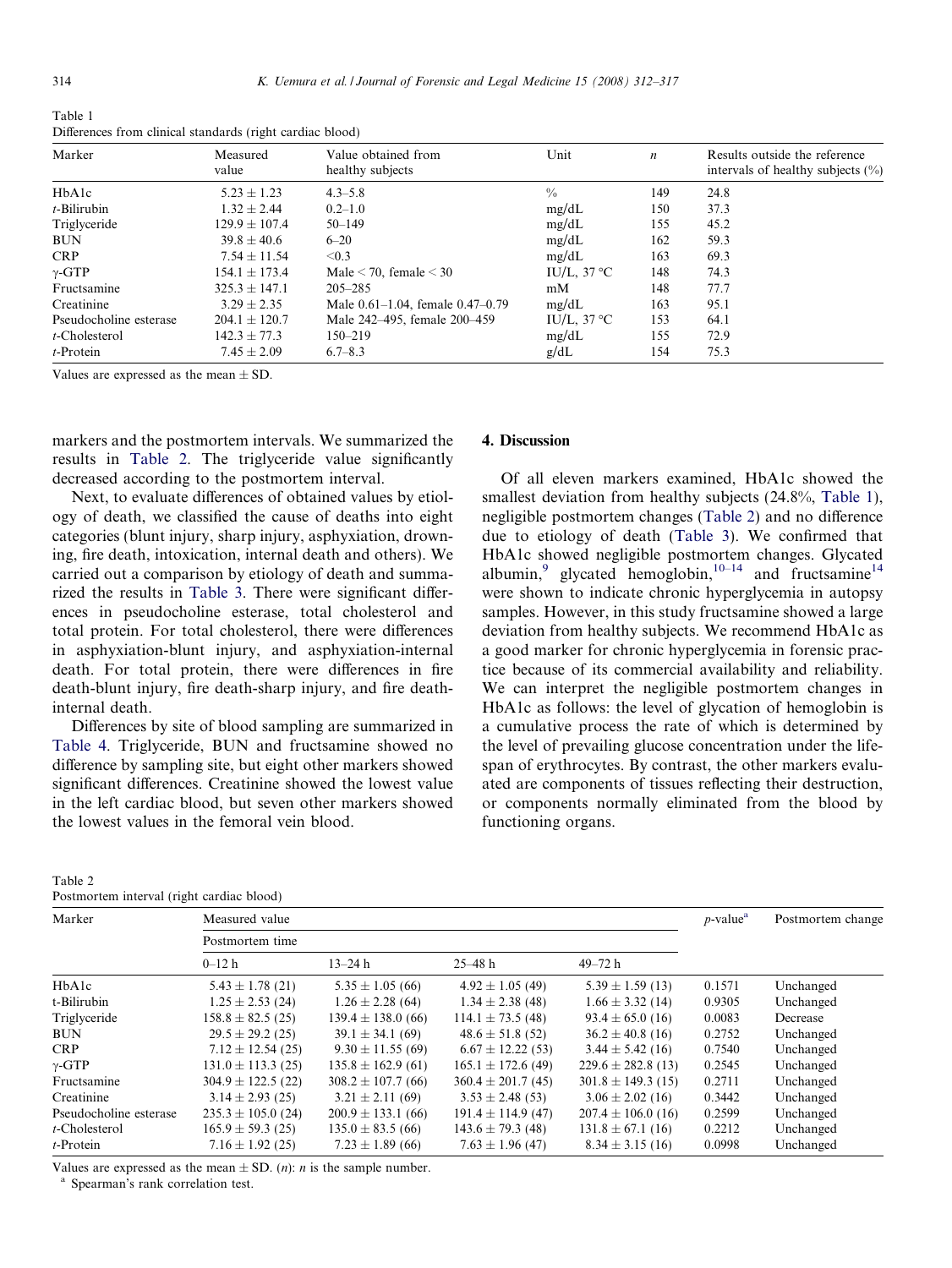<span id="page-3-0"></span>

| Etiology of death (right cardiac blood)                                                 |                              |                             |                        |                       |                       |                      |                               |                                               |                            |
|-----------------------------------------------------------------------------------------|------------------------------|-----------------------------|------------------------|-----------------------|-----------------------|----------------------|-------------------------------|-----------------------------------------------|----------------------------|
| Marker                                                                                  | Measured value               |                             |                        |                       |                       |                      |                               |                                               | p-value <sup>a</sup>       |
|                                                                                         | Blunt injury                 | Sharp injury                | Asphyxiation           | Drowning              | Fire death            | Intoxication         | Internal death                | Others                                        |                            |
| HbAlc                                                                                   | $6.05 \pm 0.93$ (44)         | $5.44 \pm 1.01$ (7)         | $5.39 \pm 1.43$ (17)   | $6.05 \pm 1.52$ (4)   | $5.80 \pm 2.37(5)$    | $5.23 \pm 1.50(8)$   | $5.33 \pm 1.34$ (36)          | $4.99 \pm 1.09$ (28)                          | 0.6044                     |
| t-Bilirubin                                                                             | $1.25 \pm 1.84$ (49)         | $0.38 \pm 0.41(6)$          | $0.39 \pm 0.25$ (18)   | $0.40 \pm 0.26$ (3)   | $0.70 \pm 0.88$ (4)   | $1.99 \pm 3.91$ (7)  | $1.34 \pm 2.63$ (36)          | $2.21 \pm 3.52$ (29)                          | 0.2808                     |
| riglyceride                                                                             | $42.5 \pm 148.1(49)$         | 35.6 $\pm$ 46.9 (7)         | $63.1 \pm 94.5$ (18)   | $155.0 \pm 116.2$ (3) | $134.8 \pm 79.4$ (5)  | $11.0 \pm 61.1$ (8)  | $17.1 \pm 85.8$ (36)          | $01.9 \pm 77.1$ (29)                          | 0.5737                     |
| <b>BUN</b>                                                                              | $37.5 \pm 35.0$ (52)         | $10.4 \pm 6.9$ (7)          | $22.0 \pm 20.3$ (18)   | $18.4 \pm 3.5$ (3)    | $34.0 \pm 29.2$ (5)   | $25.2 \pm 15.3$ (8)  | $58.1 \pm 54.1$ (39)          | $47.5 \pm 42.5$ (30)<br>$7.47 \pm 11.23$ (30) |                            |
| CRP                                                                                     | $2.35 \pm 15.40$ (52)        | $1.49 \pm 3.30(7)$          | $1.82 \pm 3.44$ (18)   | $0.29 \pm 0.42$ (3)   | $1.15 \pm 2.43$ (5)   | $3.59 \pm 9.43$ (9)  | $7.24 \pm 7.67$ (39)          |                                               |                            |
| $\Upsilon$ -GTP                                                                         | $130.3 \pm 152.8$ (49)       | $52.4 \pm 132.1$ (7)        | $.62.9 \pm 265.5$ (18) | $102.3 \pm 76.5$ (3)  | $138.3 \pm 166.3$ (4) | $17.3 \pm 59.9(7)$   | $176.2 \pm 173.3$ (32)        | $182.3 \pm 179.1$ (28)                        | 0.0094<br>0.0063<br>0.9079 |
| Fructsamine                                                                             | $293.9 \pm 103.9$ (48)       | $.47.6 \pm 115.6$ (5)       | $36.6 \pm 55.8$ (17)   | $259.0 \pm 214.6$ (3) | $258.0 \pm 131.4$ (5) | $365.2 \pm 268.9(6)$ | $366.8 \pm 189.1$ (36)        | 346.7 $\pm$ 149.6 (28)                        | 0.2433                     |
| Creatinine                                                                              | $3.35 \pm 2.25$ (52)         | $1.91 \pm 1.19$ (7)         | $2.99 \pm 3.07$ (18)   | $4.09 \pm 2.29$ (3)   | $2.69 \pm 1.30$ (5)   | $3.16 \pm 1.37(9)$   | $3.64 \pm 2.28$ (39)          | $3.29 \pm 2.73$ (30)                          |                            |
| Pseudocholine esterase                                                                  | $(93.0 \pm 91.0)$ (49)       | $97.2 \pm 96.1$ (5)         | $285.6 \pm 151.6$ (17) | $274.0 \pm 109.3$ (3) | $277.6 \pm 148.8$ (5) | $288.8 \pm 185.5(8)$ | $183.7 \pm 117.4$ (36)        | $159.5 \pm 98.6$ (30)                         | 0.0039                     |
| t-Cholesterol                                                                           | $(28.9 \pm 53.1^{b}(49))$    | $98.3 \pm 32.3$ (7)         | $119.3 \pm 108.0$ (18) | $183.7 \pm 22.6$ (3)  | $200.2 \pm 92.9$ (5)  | $131.3 \pm 60.8$ (8) | $130.1 \pm 69.4^{\circ}$ (36) | $119.5 \pm 66.7^{\circ}$ (29)                 | 0.0001                     |
| t-Protein                                                                               | $6.96 \pm 2.02^{\circ}$ (50) | $6.06 \pm 1.87^{\circ}$ (7) | $8.64 \pm 1.23$ (18)   | $9.35 \pm 0.78$ (2)   | $10.76 \pm 3.88$ (5)  | $9.24 \pm 1.51(7)$   | $7.14 \pm 1.55^{\circ}$ (35)  | $7.17 \pm 2.04^{\circ}$ (30)                  | $-0.0001$                  |
| Values are expressed as the mean $\pm$ SD. ( <i>n</i> ): <i>n</i> is the sample number. |                              |                             |                        |                       |                       |                      |                               |                                               |                            |
| <sup>a</sup> One way ANOVA.                                                             |                              |                             |                        |                       |                       |                      |                               |                                               |                            |
| $p > 0.05$ (Scheffe's posthoc test; vs asphyxiation).                                   |                              |                             |                        |                       |                       |                      |                               |                                               |                            |
| $\degree$ p < 0.05 (Scheffe's posthoc test; vs fire death).                             |                              |                             |                        |                       |                       |                      |                               |                                               |                            |

Table 3

increase time-dependently, but not significantly ([Table 2\)](#page-2-0), and a relatively small deviation from healthy subjects (37.3%, [Table 1](#page-2-0)). This suggests total bilirubin can be used as a marker.  $\gamma$ -GTP and pseudocholine esterase, other markers of liver function, are not appropriate for forensic diagnosis. They showed a high portion of deviation from healthy subjects (74.3%, 64.1%, respectively, [Table 1\)](#page-2-0) and no postmortem increase, although  $\gamma$ -GTP showed a tendency to increase time-dependently [\(Table 2\)](#page-2-0). For creatinine and BUN, kidney injury markers, we recommend BUN as a good marker for renal injury. The cases with  $BUN > 100$  mg/dL showed renal diseases or acute renal failure due to hemorrhagic shock after intestinal

Total bilirubin showed a tendency towards postmortem

bleeding. We must be careful when considering the background since high BUN was reported in association with severe hypoxia or skeletal muscle damage.<sup>[15](#page-5-0)</sup> Creatinine cannot be recommended because of the extremely high ratio of abnormal values (95.1%), suggesting a postmortem increase.

The level of CRP showed no significant postmortem changes [\(Table 2\)](#page-2-0). Clinical standard CRP is  $\leq 0.3$  mg/dL, which is almost equal to zero. In our study, a large standard deviation was observed (7.54  $\pm$  11.54), but 30.7% of measured samples were within the limit of healthy subjects. Considering these results, it is concluded that CRP is a good marker for inflammation, which is also affected by survival time, as reported previously.<sup>[6](#page-5-0)</sup>

High total cholesterol can be a marker for hyperlipidemia, since it tends to decrease postmortem ([Table 2\)](#page-2-0). There were significant differences in asphyxiation-blunt injury, and asphyxiation-internal death (Table 3). Postmortem time intervals were  $25.7 \pm 13.6$  h (asphyxiation),  $22.9 \pm 15.6$  h (blunt injury), and  $29.7 \pm 16.3$  h (internal death), and there was no significance among the three groups in terms of postmortem interval. We concluded that differences in asphyxiation-blunt injury and asphyxiationinternal death reflect the different causes of death. By contrast, the mean triglyceride value was higher than that of healthy subjects, but there was a significant time-dependent decrease ([Table 2](#page-2-0)). This marker can easily affected by ingestion or starvation, which are sometimes identified in autopsy cases and cannot be used as postmortem markers.

Total protein tended to increase time-dependently, though not significantly [\(Table 2](#page-2-0)). Intravascular fluid is affected either by overhydration caused by infusion or postmortem extravasation. In our data on etiology of death, there were differences in fire death-blunt injury, and fire death-sharp injury, fire death-internal death (Table 3). In all cases, fire death is related to this difference, reflecting intravascular extravasation due to heat.

As for sampling sites, we recommend the following. For HbA1c, any site can be used. This is because the values of the three sampling sites were substantially the same, although femoral vein blood showed a significantly lower value statistically. For triglyceride, BUN, fructsamine, any site can be used because there were no significant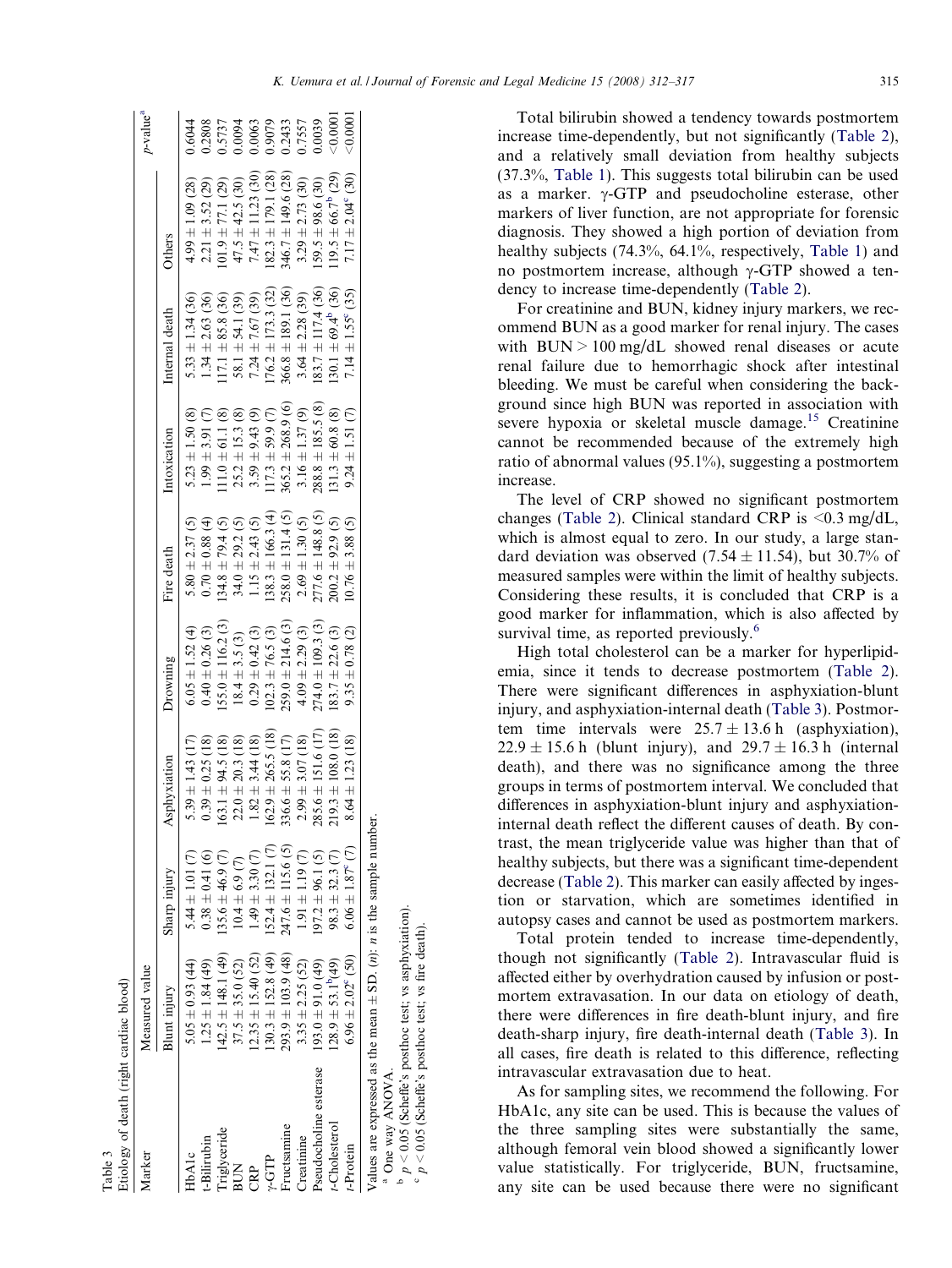<span id="page-4-0"></span>

| Table 4                                                                    |  |
|----------------------------------------------------------------------------|--|
| Regional differences in biochemical markers obtained from postmortem blood |  |

| Marker                 | Measured value      |                    |                    | n  | $p$ -value <sup>a</sup> | Regional difference <sup>b</sup> | Recommended   |
|------------------------|---------------------|--------------------|--------------------|----|-------------------------|----------------------------------|---------------|
|                        | Right cardiac blood | Left cardiac blood | Femoral vein blood |    |                         |                                  | sampling site |
| HbAlc                  | $5.26 + 0.94$       | $5.23 + 0.97$      | $5.20 + 0.99$      | 40 | 0.0452                  | $r > fe$ ( $r = 1, 1 = fe$ )     | r, 1, fe      |
| $t$ -Bilirubin         | $1.27 \pm 2.12$     | $1.35 \pm 2.18$    | $1.06 \pm 1.84$    | 34 | 0.0001                  | $r = l > fe$                     | fe            |
| Triglyceride           | $131.4 \pm 144.7$   | $147.4 \pm 183.1$  | $130.6 + 104.6$    | 36 | ns                      |                                  | r, 1, fe      |
| <b>BUN</b>             | $45.3 + 42.6$       | $44.1 + 42.3$      | $45.1 + 42.5$      | 39 | ns                      |                                  | r, 1, fe      |
| <b>CRP</b>             | $7.94 + 10.38$      | $8.12 \pm 10.74$   | $6.96 + 9.27$      | 41 | 0.0032                  | $r = l$ fe                       | fe            |
| $\gamma$ -GTP          | $161.3 + 192.4$     | $158.4 + 183.6$    | $128.9 + 154.6$    | 38 | 0.0397                  | $1 > fe (r = 1, r = fe)$         | fe            |
| Fructsamine            | $355.9 + 119.3$     | $355.6 + 127.0$    | $334.8 + 106.9$    | 29 | ns                      |                                  | r. 1. fe      |
| Creatinine             | $3.12 + 2.32$       | $2.95 + 2.34$      | $3.30 + 2.38$      | 40 | 0.0005                  | $1 < r = fe$                     |               |
| Pseudocholine esterase | $262.0 \pm 137.1$   | $277.3 \pm 163.4$  | $250.7 \pm 134.0$  | 35 | 0.0079                  | $1 > r = fe$                     |               |
| $t$ -Cholesterol       | $178.6 \pm 96.6$    | $195.4 \pm 118.5$  | $174.6 + 94.7$     | 34 | 0.0057                  | $1 > r = fe$                     |               |
| $t$ -Protein           | $7.69 + 1.70$       | $7.78 \pm 1.84$    | $6.97 + 1.89$      | 37 | < 0.0001                | $r = l > fe$                     | fe            |

Values are expressed as the mean  $+$  SD.

r, right cardiac blood; l, left cardiac blood; fe, femoral vein blood; ns, not significant.

<sup>a</sup> One-way repeated measures ANOVA.

**b** Paired *t*-test.

differences among sampling sites. For total bilirubin, CRP,  $\gamma$ -GTP, total protein we recommend femoral vein blood since these markers tend to increase postmortem and femoral vein blood showed a significantly lower value than the others. For creatinine, we recommend left cardiac blood since it showed a tendency to increase time-dependently, and there was a lower level in left cardiac blood than femoral vein blood. For pseudocholine esterase and total cholesterol, we recommend left cardiac blood since it showed a tendency to decrease time-dependently, and showed a higher level in left cardiac blood than femoral vein blood. In fact, left cardiac blood was suitable for measuring the value of creatinine, pseudocholine esterase, total cholesterol, while femoral vein blood was good for measuring the other eight markers (Table 4).

When biochemical blood markers are used in forensic practice, we need the reliability of the standard values. In clinical medicine, standard values are calculated from the samples obtained from healthy adults (usually 20–40 years of age). Needless to say, there is no perfect standard value with blood samples obtained from forensic autopsies because the samples are from the deceased with various causes of death, agonal states, complications, treatments and postmortem changes. These factors generally affect the level of markers. This is a serious problem. We tentatively tried to calculate a forensic standard value of HbA1c, which shows negligible postmortem changes, and obtained a value of  $2.77-7.69\%$  (mean  $\pm$  2SD), although our data included abnormal values due to etiology of death. However, the limitation of this kind of study is derived from the lack of information on death scene circumstances, present and past illness, as well as the various backgrounds of the victims. Therefore, we must be aware that above-mentioned standard value is only a guideline. A more accurate forensic standard value should be determined after collecting more samples and excluding apparently abnormal data due to pathological changes on the basis of complete analysis of all cases. Then, we can obtain a genuine forensic standard.

In our study we re-examined commercially available blood markers and presented the possibility of forensic diagnosis. For clinical forensic diagnosis using biochemical blood markers, we must collect more samples by known causes with more information about the population, and thereby determine the ''forensic abnormal value". Situation that often require biochemical assessment include sudden unexpected death without obvious cause, such as alcoholics with a low post mortem blood alcohol level, young adults with no apparent cause of death and antemortem information such as present and past illnesses.

### 5. Conclusion

In our postmortem biochemistry study of 164 consecutive autopsy cases, HbA1c was clearly a reliable marker. Total bilirubin, BUN, CRP and total cholesterol would have been useful if we had set an appropriate limit range and been careful in the interpretation. For the evaluation of changes due to postmortem intervals, the triglyceride value decreased according to the postmortem interval, but other markers did not show significant changes up to three days of postmortem. As for the etiology of deaths, the value of asphyxiation showed a higher value that of blunt injury and internal death, reflecting the difference in the cause of death. Additionally, femoral vein blood is generally a suitable sampling site for measuring blood biochemical markers because of its relatively slight postmortem changes.

Postmortem biochemistry is poorly understood, under used at present because of concerns about postmortem changes and large deviations from healthy subjects, while it has great potential for forensic service work and future research into the sudden unexpected death without obvious cause, or young adults with no apparent cause of death or antemortem information. As the next step for clinical